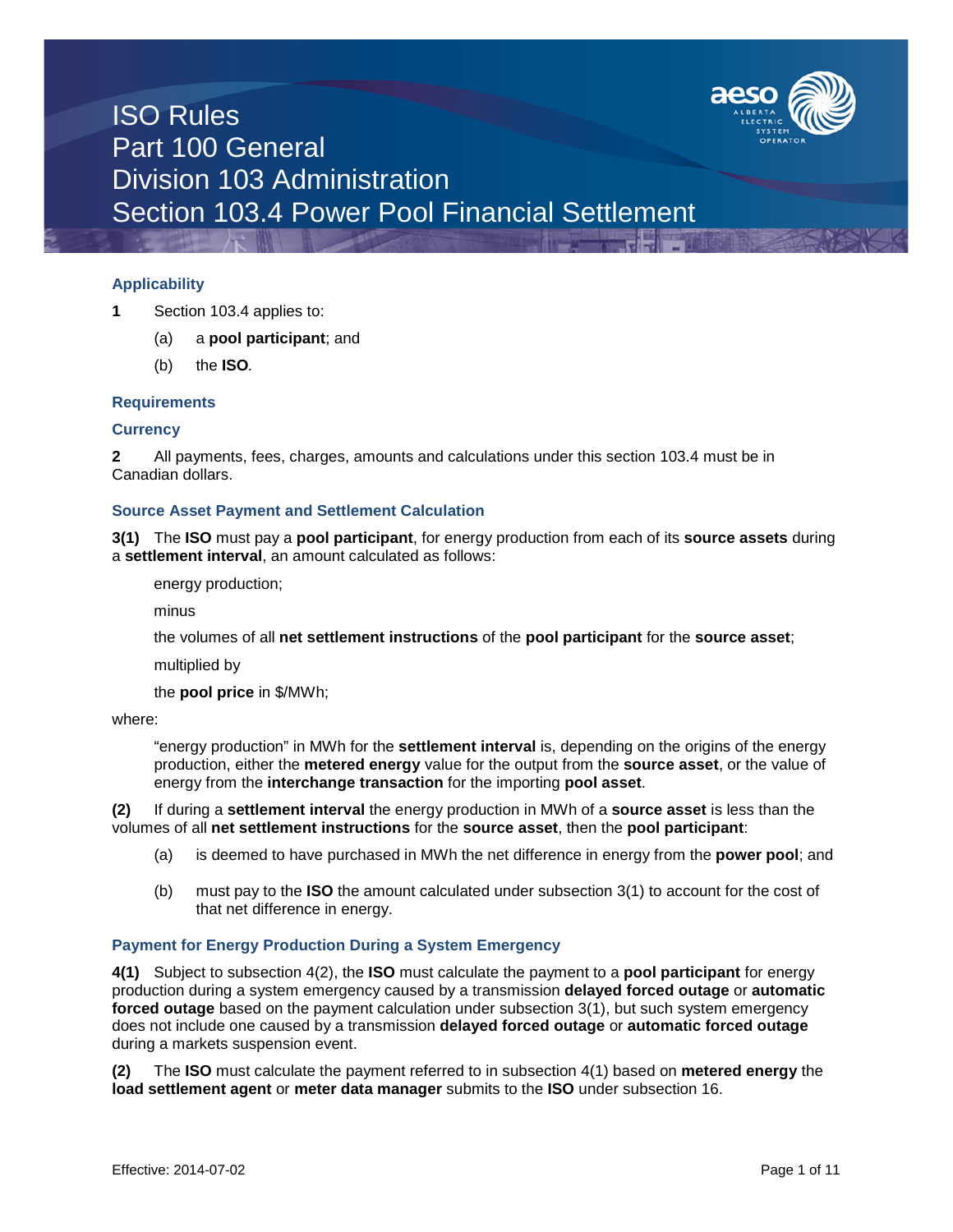

### **Payment for Energy from a Long Lead Time Asset**

**5(1)** Subject to subsection 5(2), the **ISO** must calculate the payment to a **pool participant** for energy production related to **incremental generation costs** the **pool participant** incurs as a result of a **directive** for energy from a **long lead time asset**, excluding any such **directive** issued during a markets suspension event, based on **metered energy** submitted to the **ISO** under subsection 16*.*

**(2)** If any costs a **pool participant** incurs due to a **directive** for energy from a **long lead time asset**  are not fully recovered under subsections 3 and 6*,* and those residual costs are referenced in and recoverable under the definition of **incremental generation costs**, then the **ISO** must pay an additional amount to the **pool participant** to cover those residual costs.

### **Payment for Cancellation of an Outage**

**5.1(1)**The **ISO** must, subject to subsection 11 of section 306.5 of the **ISO rules**, *Generation Outage Reporting and Coordination,* pay a **pool participant** or **legal owner** of a generating **source asset** for **incremental generation costs** the **pool participant** or **legal owner** incurs as a result of complying with a **directive** to cancel an outage.

**(2)** The **ISO** must calculate the payment referred to subsection 5.1(1) based on the information a claimant provides to the **ISO** in accordance with the provisions of subsection 11 of section 306.5 of the **ISO rules**, *Generation Outage Reporting and Coordination*.

### **Payment to a Supplier on the Margin**

**6(1)** The **ISO** must pay an uplift payment to a **pool participant** with a **source asset** that has delivered energy pursuant to a **dispatch** during a **settlement interval** if during the **settlement interval**:

- (a) the **ISO** issues a **dispatch** for an **operating block** related to the **source asset**;
- (b) the **offer** price for the **operating block** is greater than the **pool price**; and
- (c) the energy production of the **source asset** is greater than the sum of the energy that is included in a **dispatch** for all **operating blocks** with an **offer** price below the **offer** price of the **operating block** referred to in subsections 6(1)(a) and (b*).*
- **(2)** The **ISO** must calculate any uplift payment made under subsection 6(1) as follows:
	- (a) If A minus B is less than or equal to C minus B, then the uplift payment equals:

A minus B;

multiplied by

- D minus the **pool price**; or
- (b) If A minus B is greater than C minus B, then the uplift payment equals:

C minus B;

multiplied by

D minus the **pool price**;

where:

- "A" is the energy production in MWh of the **source asset** in the **settlement interval**;
- "B" is sum of the energy in MWh in the **settlement interval** included in the **dispatch** of all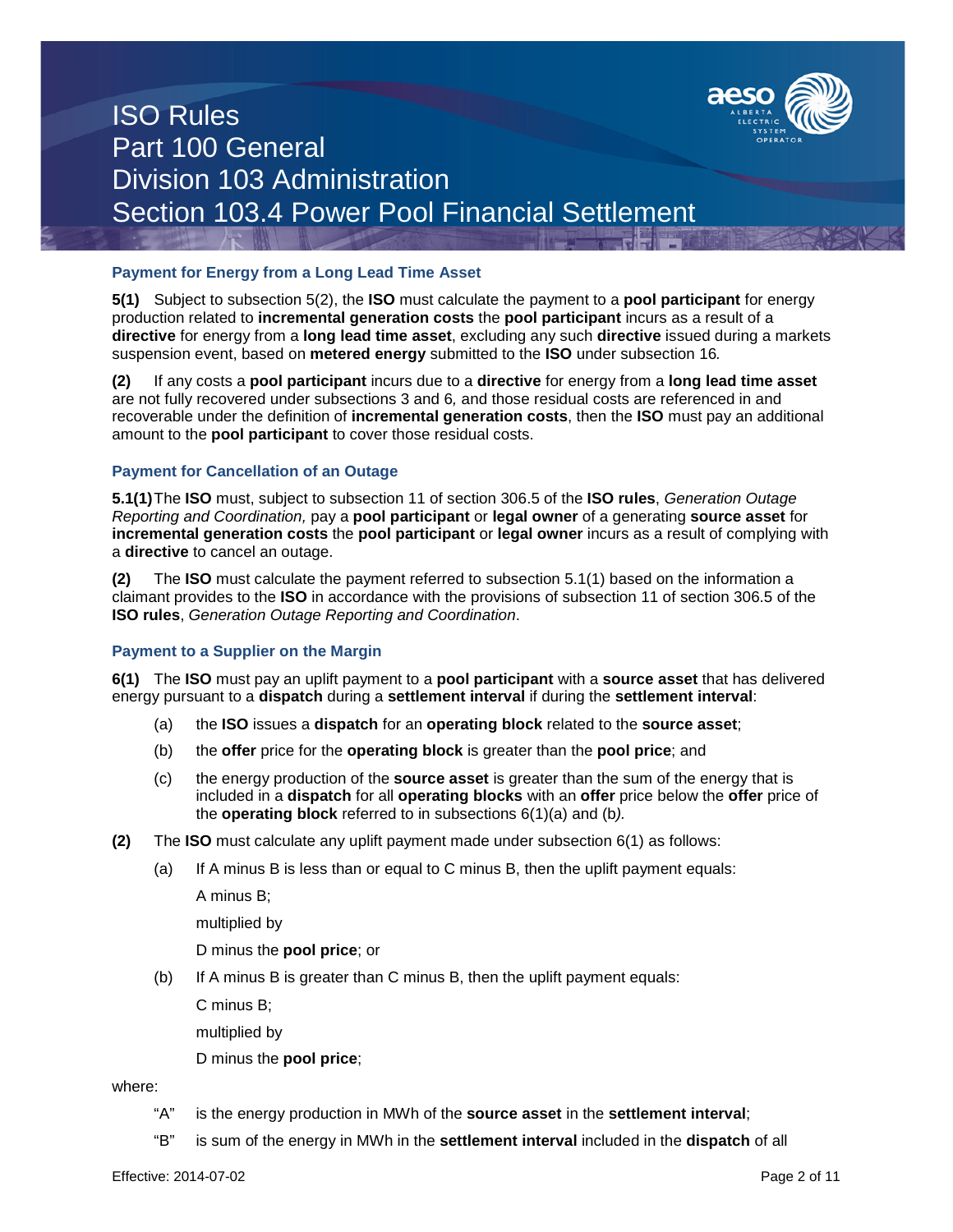

**operating blocks** of that **source asset** with **offer** prices less than the **offer** price of the **operating block** that is eligible for uplift payment for the same **source asset**;

- "C" is the energy production in MWh in the **settlement interval** included in the **dispatch** up to the **operating block** eligible for uplift payment for that **source asset**; and
- "D" is the **offer** price associated with the MW level of energy included in a **dispatch** in "C".

**(3)** If more than one (1) **operating block** with an **offer** price greater than the **pool price** is included in a **dispatch**, then the **ISO** must pay the **pool participant** the uplift payment calculated in accordance with subsection 6(2) for each of the **operating blocks**.

### **Payment for Dispatch Down Service**

**7(1)** The **ISO** must pay a **dispatch down service** payment to a **pool participant** with a **source asset** that has provided **dispatch down service** during a **settlement interval**, calculated as follows:

**dispatch down service** price;

multiplied by

**dispatch down service** quantity;

multiplied by

**dispatch down service** time;

divided by

sixty (60) minutes;

where:

**"dispatch down service** price" is the system marginal price plus the **offer** price for the **dispatch down service**, the sum of which must be greater than or equal to zero for the **settlement interval**;

**"dispatch down service** quantity" is the amount of energy in MW included in the **dispatch** to the **pool participant** for **dispatch down service** in the **settlement interval**; and

**"dispatch down service** time" is the number of minutes set out in the **dispatch** for the **source asset** for **dispatch down service** in the **settlement interval**.

### **Dispatch Down Service Charge**

**8** If the **ISO** makes any **dispatch down service** payments under subsection 7 for a **settlement interval**, then any **pool participant** with a **source asset** that has provided energy during the **settlement interval** must pay the **ISO** a charge, calculated as follows:

energy production;

multiplied by

the sum of all **dispatch down service** payments;

divided by

the sum of all energy production;

where: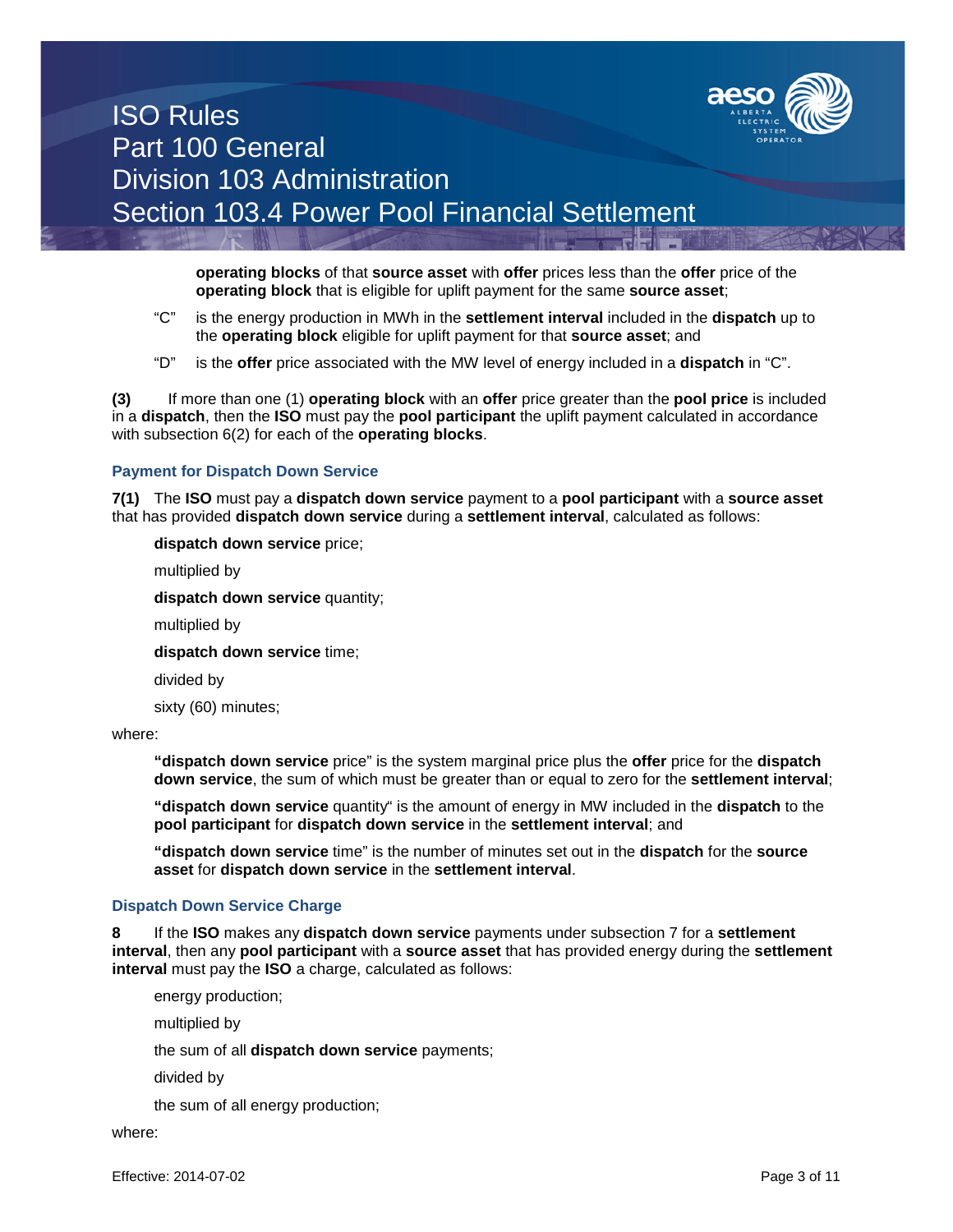

"**dispatch down service** payments" are the payments calculated and paid under subsection 7; and

**"**energy production**"** is denoted in MWh for a **settlement interval** and is the **metered energy** value for the output from the **source asset**.

#### **Sink Asset Calculation and Payment**

**9(1)** A **pool participant** with one or more **sink assets** must pay the **ISO** for the energy each **sink asset** consumes in a **settlement interval**, calculated as follows:

**sink asset** energy consumption;

minus

the volume of all **net settlement instructions** of the **pool participant** for the **sink asset**;

multiplied by

the **pool price**;

where:

"**sink asset** energy consumption" for the **settlement interval** is, depending on the origins of the energy consumption, either the **metered energy** value for the **pool asset** originating from **load**, or the value of energy from the **interchange transaction** for the exporting **pool asset**.

**(2)** If, for the **settlement interval**, the **sink asset** energy consumption is less than the volumes of all **net settlement instructions**, then:

- (a) the **pool participant** is deemed to have sold the MWh net difference in energy to the **power pool**; and
- (b) the **ISO** must pay the **pool participant** the amount calculated under subsection 9(1) to account for the cost of that net difference in energy.

### **Charge for Cost of Energy from a Long Lead Time Asset**

**10** The **ISO** must include as a line item in any **power pool** statement any charge to a **pool participant**  under subsection 7 of section 103.6 of the **ISO** rules, *ISO Fees and Charges* for the **ISO** to recover any costs associated with a **directive** for energy from a **long lead time asset**.

### **Allocation of Charges for Payments to a Supplier on the Margin**

**11** If, for any **settlement interval**, the **ISO** has paid a **pool participant** an uplift payment in accordance with subsection 6, then any **pool participant** with energy consumption in the same **settlement interval** must pay the **ISO** a charge the **ISO** calculates as follows:

the sum in dollars of all uplift payments;

multiplied by

the energy consumption of the **pool participant**;

divided by

the sum of energy consumption of all **pool participants**.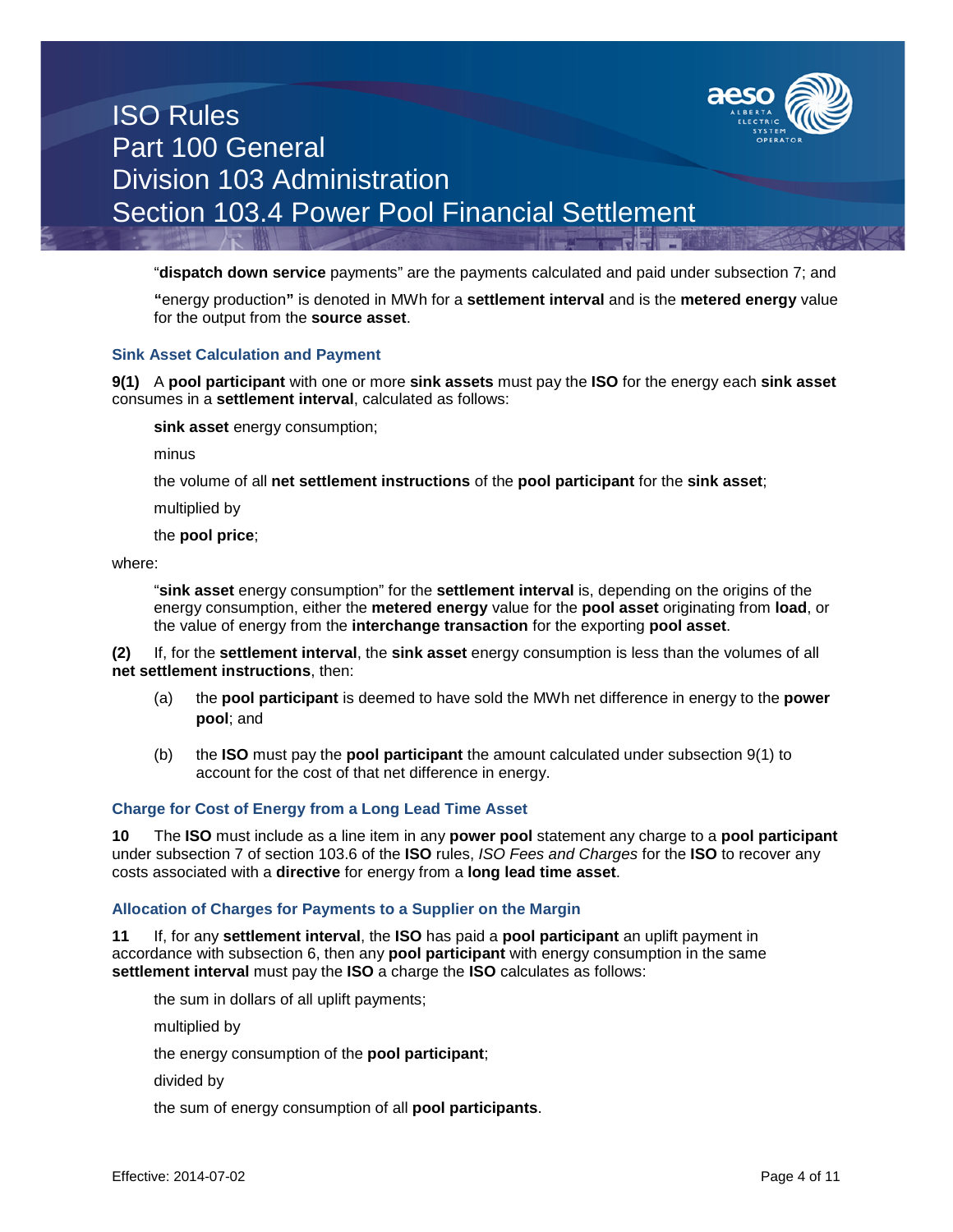

### **Post Final Adjustments for Load Settlement**

**12(1)** The **ISO** must calculate and include in a preliminary **power pool** statement for a **settlement period** any post final adjustments required in accordance with **Commission** *Rule 021, Settlement System Code Rules*.

**(2)** Subject to subsection 12(5), the **ISO** must include in a preliminary **power pool** statement for a **settlement period** any post final adjustments a **load settlement agent** submits to the **ISO** as required under **Commission** *Rule 021*, *Settlement System Code Rules.*

**(3)** If the **ISO** cannot complete all post final adjustments in time for inclusion in a preliminary **power pool** statement for a **settlement period**, then the **ISO** must include the post final adjustments on the preliminary **power pool** statement for the next **settlement period**.

**(4)** The **ISO** must accept the post final adjustment data a **load settlement agent** submits, and apply the relevant historical **pool price** to that data in order to arrive at the applicable financial adjustments for the RSA, RAM and TAA, all as defined in **Commission** *Rule 021, Settlement System Code Rules*.

**(5)** Commencing July 1, 2011, the **ISO** must include post final adjustments in the final **power pool**  statement for a **settlement period**, but if the **ISO** does not receive all information from a **load settlement agent** within the time periods set out in the post final adjustment schedule posted on the AESO website, then the **ISO** must include any remaining post final adjustments for that **settlement period** in the final **power pool** statement for the next **settlement period**.

## **Other Post Final Adjustments**

**13(1)** Subject to subsection 13(2) the **ISO** must make post final adjustments for any energy production or energy consumption calculations for a **settlement period** if there are adjustments to metering data required after the **month** of determination on a final basis as referenced in subsections 17(2)(d) and (e).

**(2)** Any post final adjustments for any energy production or energy consumption which may apply prior to January 1, 2001 are prohibited, and there is no right of dispute for any transaction or settlement that occurred prior to that date.

### **Energy Market Trading Charge**

**14** The **ISO** must include as a line item in any **power pool** statement to a **pool participant** the energy market trading charge for the **pool participant**, calculated under subsection 6 of section 103.6 of the **ISO rules**, *ISO Fees and Charges*.

### **ISO Reporting of Import and Export Transactions**

**15** For purposes of facilitating financial settlement, the **ISO** must calculate and include import and export **interchange transactions** based on the **interchange schedules**, after taking into account any curtailments required to manage constraints on any applicable transfer paths.

### **Metering Data Submission Requirements**

**16(1)** For the purposes of facilitating **power pool** financial settlement, **load settlement agents** and **meter data managers** must provide metering data to the **ISO** in the format designated in section 9.6.2.4.1 of **Commission** *Rule 021, Settlement System Code Rules.*

**(2)** The **metered energy** submitted to the **ISO** for **system emergency** energy production under subsection 2 must be in the format designated in subsection 9.6.2.4.1 of **Commission** *Rule 021*,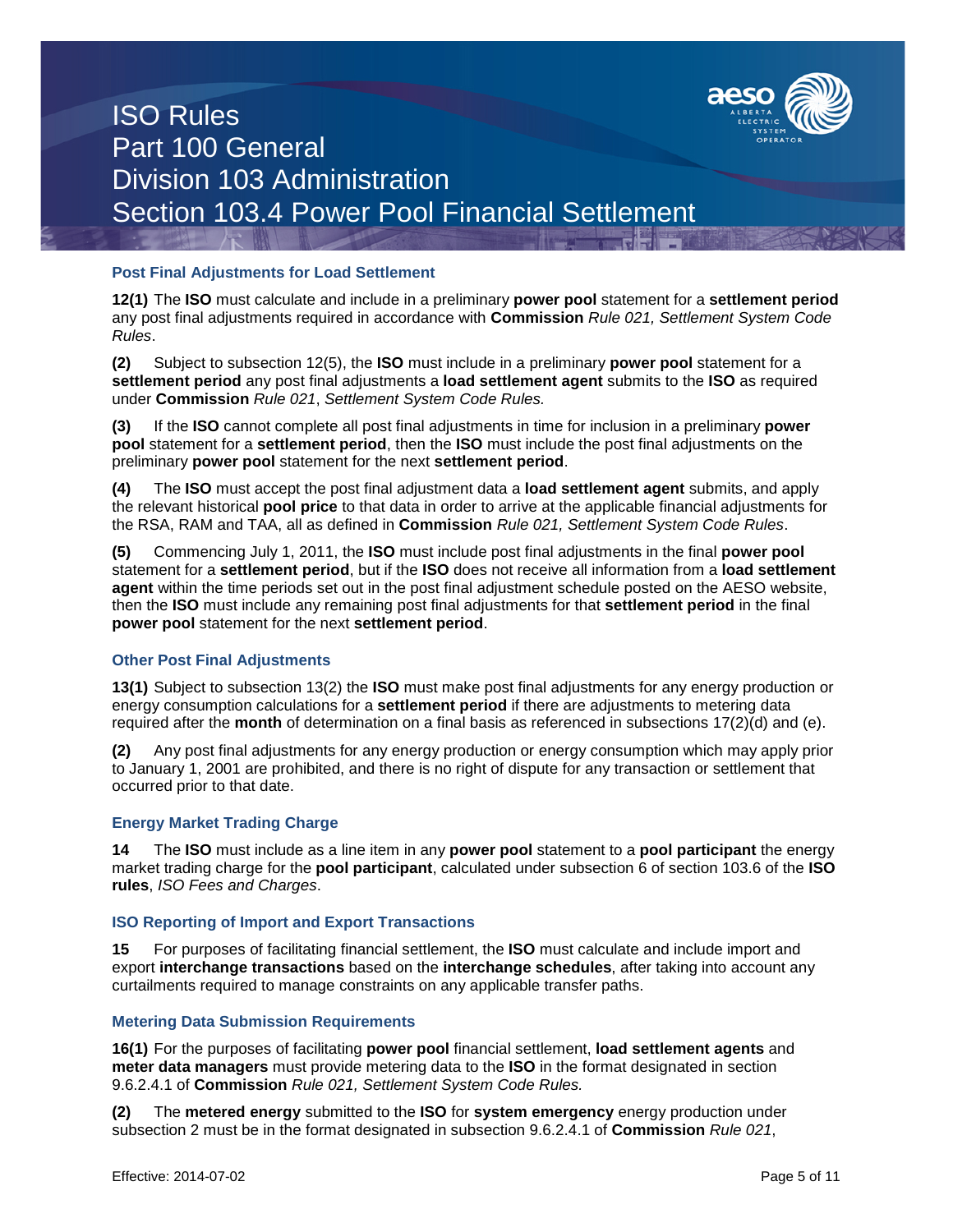

### *Settlement System Code Rules*.

#### **Preliminary Power Pool Statement**

**17(1)** No later than the close of business on the fifth (5<sup>th</sup>) **business day** after the last day of each **settlement period**, the **ISO** must issue on the AESO website a preliminary **power pool** statement to each **pool participant** containing the amount of energy a **pool participant** purchases and supplies and the payment calculation for that energy determined on:

- (a) an initial basis for that **settlement period**;
- (b) an interim basis for the two (2) **months** prior to that **settlement period**; and
- (c) a final basis for the four (4) **months** prior to that **settlement period**.
- **(2)** The preliminary **power pool** statement must include the following line items:
	- (a) the amount of energy purchased from the **pool participant** and supplied by the **pool participant** determined on an initial basis in that **settlement period**;
	- (b) up to and including June 30, 2011, the amount of energy purchased from the **pool participant** and supplied by the **pool participant** determined on an interim basis in the third (3rd) **month** following the initial **settlement period**;
	- (c) on and after July 1, 2011, the amount of energy purchased from the **pool participant** and supplied by the **pool participant** determined on an interim basis in the second (2<sup>nd</sup>) **month** following the initial **settlement period**;
	- (d) up to and including June 30, 2011, the amount of energy purchased from the **pool participant** and supplied by the **pool participant** determined on a final basis in the seventh (7<sup>th</sup>) **month** following the initial **settlement period**;
	- (e) on and after July 1, 2011, the amount of energy purchased from the **pool participant** and supplied by the **pool participant** determined on a final basis in the fourth  $(4^{th})$  month following the initial **settlement period**;
	- (f) the energy market trading charge amount allocable to the **pool participant** as calculated in accordance with subsection 6 of section 103.6 of the **ISO rules**, *ISO Fees and Charges*;
	- (g) any payment default charge amount allocable to the **pool participant** as calculated in accordance with subsection 8 of section 103.6 of the **ISO rules**, *ISO Fees and Charges*, including details regarding the calculation of the payment default charge as allocated to that **pool participant**, or any refund of that default charge amount;
	- (h) any other **ISO fees** and charges under section 103.6 of the **ISO rules**, *ISO Fees and Charges,* including the **pool participant** fee, digital certificate charges, and records and data provision charges;
	- (i) any interest, late payment or other costs or charges under section 103.7 of the **ISO rules**, *Financial Default and Remedies*;
	- (j) the net amount either owing to or by the **pool participant**; and
	- (k) such other information as the **ISO** considers appropriate.

**(3)** If a **pool participant** has both an energy charge and an energy payment in a **settlement period**, then the preliminary **power pool** statement must contain line items for the amount of energy purchased,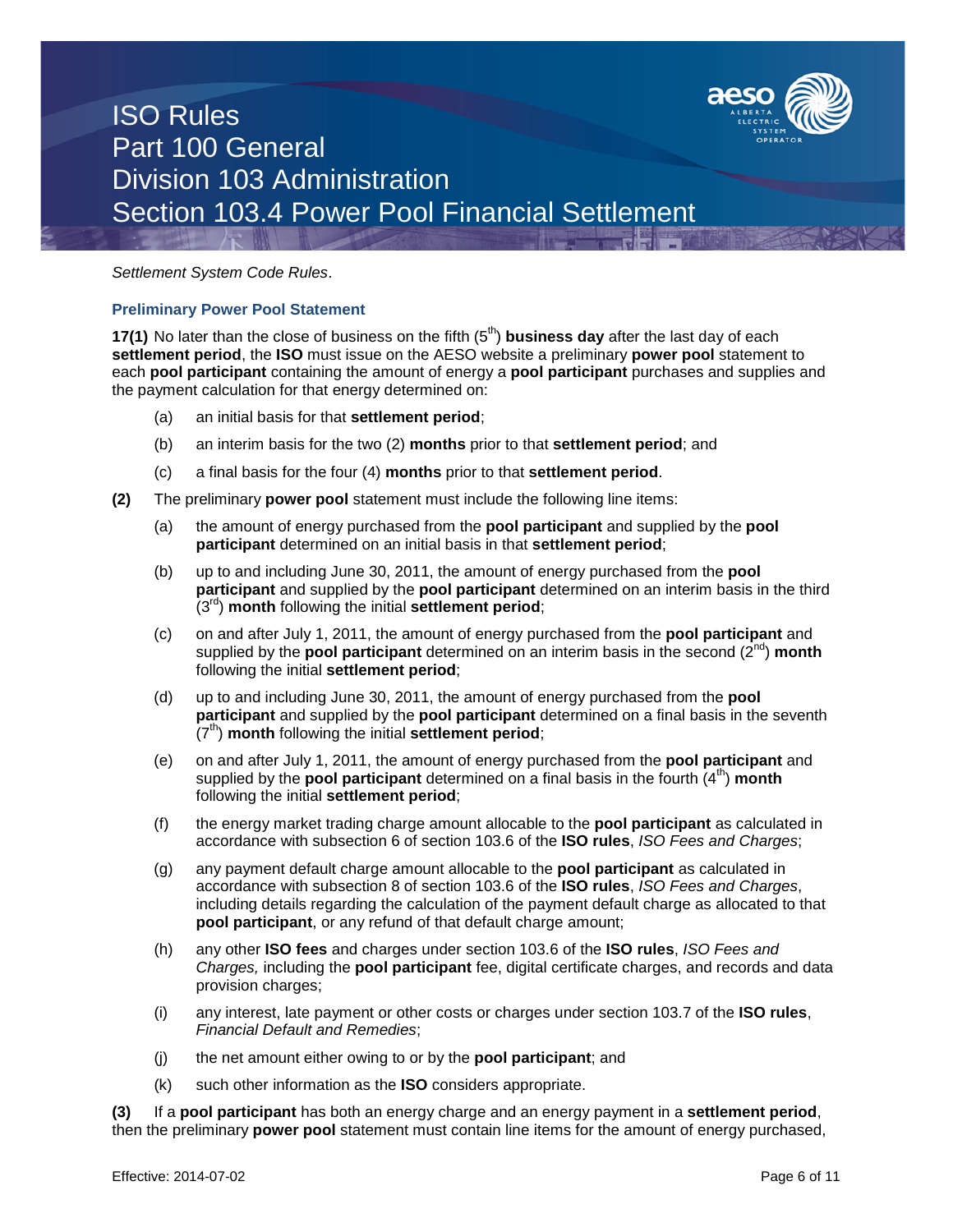

the amount of energy supplied and the net amount owing or owed for all transactions with the **power pool**.

**(4)** Subject to the provisions of section 103.1 of the **ISO rules**, *Confidentiality*, and upon reasonable written request, the **ISO** must provide to a **pool participant** any supporting records used in determining the line items and net amounts contained in a preliminary or final **power pool** statement.

**(5)** If the AESO website is not available on the fifth  $(5<sup>th</sup>)$  **business day** referred to in subsection 17(1), then the **ISO** must use reasonable efforts to issue to **pool participants** the preliminary **power pool**  statement using fax or other alternative and reasonable delivery means available to the **ISO**.

**(6)** Each **pool participant** is responsible for retrieving its preliminary **power pool** statement from the AESO website once the **ISO** issues the statement.

**(7)** If a **pool participant** notifies the **ISO** that, after having used all reasonable efforts, the **pool participant** failed to retrieve its preliminary **power pool** statement from the AESO website, then the **ISO** must use an alternative and reasonable delivery means, and the **pool participant** is deemed to have received the preliminary **power pool** statement on the **business day** the preliminary **pool statement** is delivered to the **pool participant** by that means.

## **Final Pool Statement**

**18(1)** No later than the close of business on the fifteenth (15<sup>th</sup>) **business day** after the end of each **settlement period**, the **ISO** must issue on the AESO website a final **power pool** statement to each **pool participant** containing the line items, calculations and amounts set out in the preliminary **power pool** statement and determined on:

- (a) an initial basis for that **settlement period**;
- (b) an interim basis for the two (2) **months** prior to that **settlement period**; and
- (c) a final basis for the four (4) **months** prior to that **settlement period**.

**(2)** The final **power pool** statement may also contain any updated items and information not previously appearing on the preliminary **power pool** statement.

**(3)** If the AESO website is not available on the fifteenth (15<sup>th</sup>) **business day** referred to in subsection 18(1), then the **ISO** must use reasonable efforts to issue to **pool participants** the final **power pool**  statement using fax or other alternative and reasonable delivery means available to the **ISO**.

**(4)** Each **pool participant** is responsible for retrieving its final **power pool** statement from the AESO website once the **ISO** issues the statement.

**(5)** If a **pool participant** notifies the **ISO** that, after having used all reasonable efforts, the **pool participant** failed to retrieve its final **power pool** statement from the AESO website, then the **ISO** must use an alternative and reasonable delivery means, and the **pool participant** is deemed to have received the final **power pool** statement on the **business day** the final **power pool** statement is delivered to the **pool participant** by that means.

### **Pool Settlement Date and Payment Obligations**

**19(1)** The settlement date for a **settlement period** is the twentieth (20<sup>th</sup>) **business day** following the last day of that **settlement period**.

**(2)** Each January, the **ISO** must publish on the AESO website the calendar dates which are settlement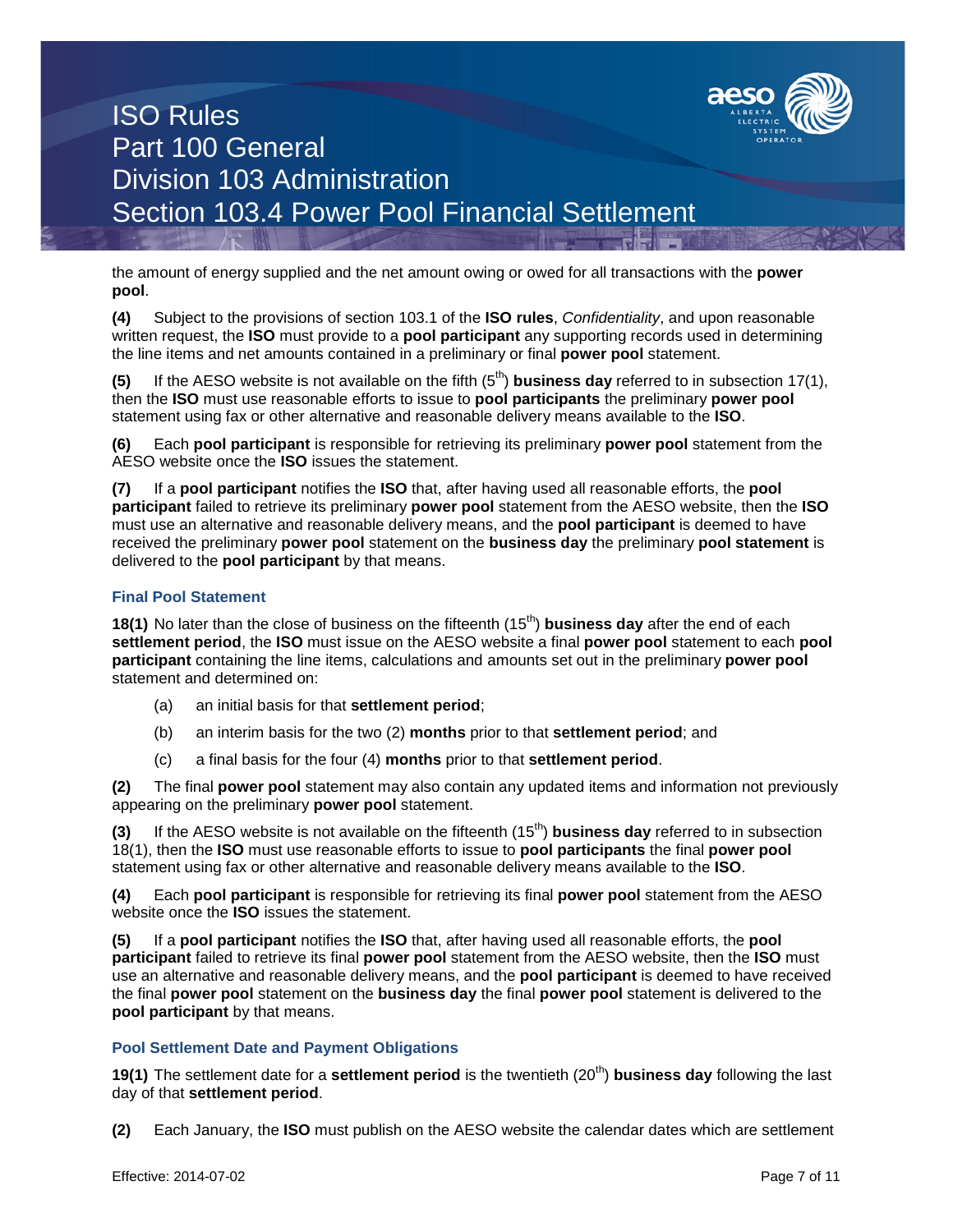

dates for the current and next calendar year, being the dates for the financial settlement for the final **power pool** statements and the **ISO tariff**.

**(3)** Subject to subsection 20, no later than the specified settlement date for a **settlement period**, a **pool participant** must pay to the **ISO** the net dollar amount it owes.

**(4)** If the **ISO** owes a net dollar amount to the **pool participant**, as set out in the final **power pool**  statement for the **settlement period**, then the **ISO** must pay that amount by the settlement date.

**(5)** In accordance with subsection 7 of section 103.2 of the **ISO rules**, *Dispute Resolution*, the **pool participant** must make full payment of the net amount the **pool participant** owes as set out in the final **power pool** statement, whether or not any such amounts are under dispute.

**(6)** If authorized by the **ISO** in its sole discretion, a **pool participant** may provide early payment for a **settlement period**, based on the preliminary **power pool** statement, by wire transfer to a bank account the **ISO** specifies.

**(7)** The early payment, referred to in subsection 19(6) must be received no later than the date and time specified by the **ISO** in its authorization for an early payment or at such a date and time that is further specified by the **ISO**.

**(8)** Notwithstanding subsection 22, a **pool participant** that provides early payment in accordance with subsection 19(6) must pay an net dollar amount it owes as a result of a difference between the preliminary **power pool** statement and final **power pool** statement to the **ISO** by wire transfer to the bank account the **ISO** specifies no later than the settlement date specified in subsection 19(3).

### **Acceleration in Pool Settlement Dates Due to Payment Default**

**20(1)** If a **pool participant** has:

- (a) in its first calendar year of **pool participant** registration, defaulted in the payment for a **settlement period** one (1) time; or
- (b) after its first calendar year of **pool participant** registration, defaulted in the payment for any **settlement period** two (2) times over twelve (12) **settlement periods**;

then, for the next six (6) **settlement periods** following the date of the first (1<sup>st</sup>) default under subsection (a) or the second (2nd) default under subsection (b), the **ISO** may require that the **pool participant** must pay the **ISO** on the nineteenth (19th) **business day** following the end of the **settlement period**.

**(2)** If the **pool participant** does not commit any further default in payment during the six (6) **settlement periods** referred to in subsection 20(1) then**,** commencing on the next **settlement period** following the end of the six (6) **settlement periods**, the settlement date for the **pool participant** will revert to the twentieth (20<sup>th</sup>) **business day** following the end of a **settlement period**.

**(3)** If a **pool participant** is required to pay on the nineteenth (19<sup>th</sup>) **business day** in accordance with subsection 20(1) and there is one (1) more default in payment during the next six (6) **settlement periods**, then the **ISO** may require, for the twelve (12) settlement dates following the date of the further default, that the **pool participant** must pay the **ISO** on the eighteenth (18th) **business day** following the end of the **settlement period**.

**(4)** If the **pool participant** does not commit any further default in payment during the twelve (12) **settlement periods** referred to in subsection 20(3) then, commencing on the next **settlement period** following the end of the twelve (12) **settlement periods**, the settlement date for the **pool participant** will revert to the twentieth (20<sup>th</sup>) **business day** following the end of a **settlement period**.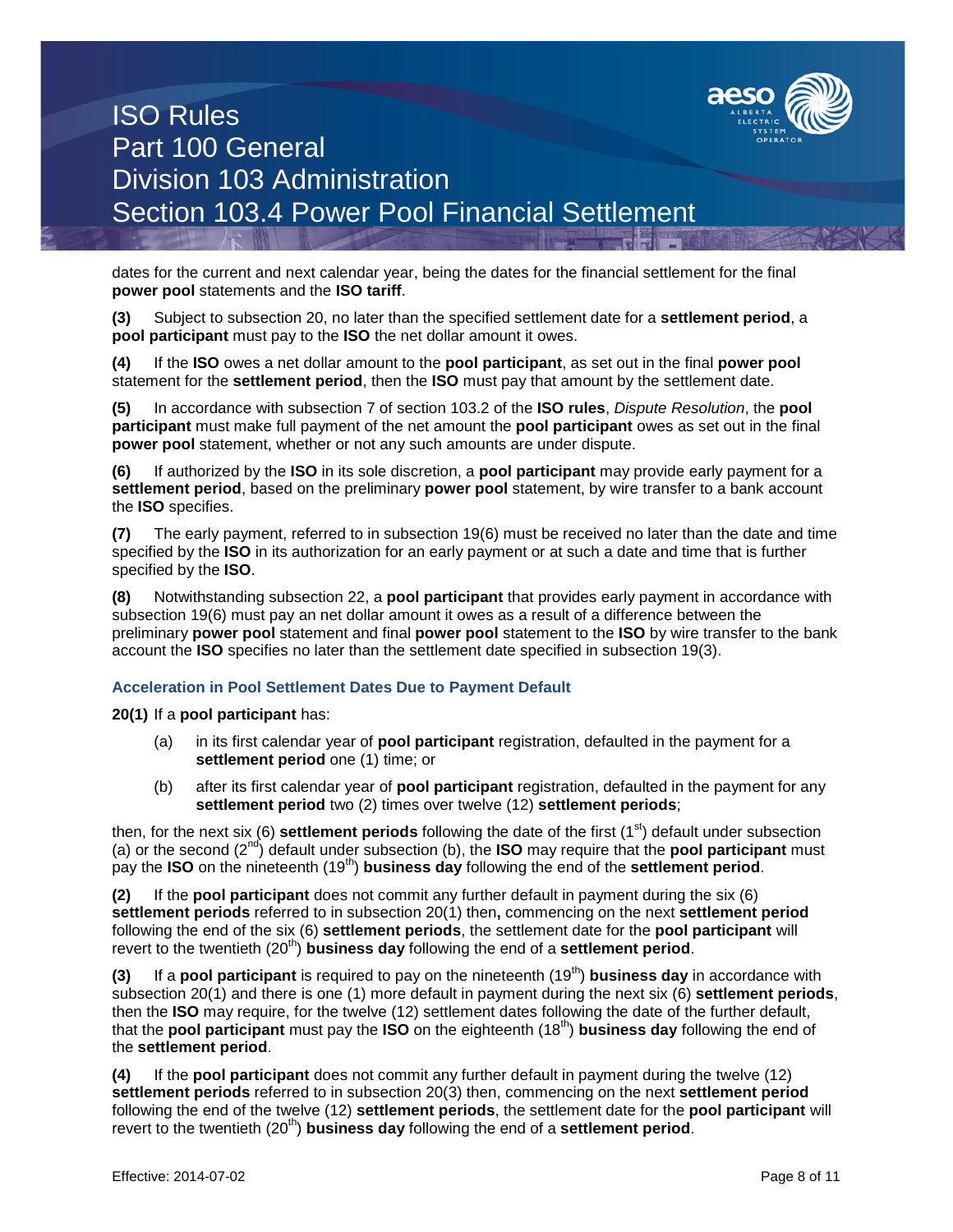

**(5)** The discretion of the **ISO** to implement the accelerated payment obligations under this subsection 20 is in addition to any other rights and remedies of the **ISO** in accordance with section 103.7 of the **ISO rules**, *Financial Default and Remedies,* with regard to any payment default by the **pool participant**.

#### **Interest and Other Late Payment Costs and Charges**

**21** If a **pool participant** fails to pay on or before a settlement date any outstanding **financial obligation** dollar amount owing to the **ISO** by the **pool participant** as set out in any of the **pool participant's** final **power pool** statements, then that **pool participant** must pay interest, a late payment charge, and any other costs and charges in accordance with the provisions of section 103.7 of the **ISO rules**, *Financial Default and Remedies.*

#### **Method of Payment**

**22** A **pool participant** must pay any net dollar amount the **pool participant** owes, as set out in its final **power pool** statement, to the **ISO** by wire transfer to the bank account the **ISO** specifies.

#### **Prepayment Procedures**

**23(1)** A **pool participant** may prepay by wire transfer at any date during a **settlement period** other than a specified **settlement period** date.

**(2)** The **ISO** may apply any prepayment amount against any outstanding **financial obligations** of that **pool participant**.

#### **Informal Disputes**

**24** If a **pool participant** has a dispute with the **ISO** about the content of a final **power pool** statement of the **pool participant** prior to the **ISO** issuing that final **power pool** statement on a final basis in accordance with subsection 18(1)(c), then the **pool participant** and the **ISO** must make reasonable efforts to informally resolve the dispute in accordance with subsection 2 of section 103.2 of the **ISO rules**, *Dispute Resolution.*

#### **Formal Dispute Periods**

**25** Each January, the **ISO** must publish on the AESO website the formal dispute submission periods for each of the **settlement periods** of that calendar year.

### **Power Pool Statement Formal Disputes After Final Pool Statement**

**26(1)** Subject to subsection 28, a **pool participant** may not formally dispute a final **power pool** statement for a **settlement period** until the **ISO** has issued the final **pool statement** on a final basis for that **settlement period** in accordance with subsection 18(1)(c).

**(2)** If a **pool participant** desires to proceed with a formal dispute, then the **pool participant** must submit a written dispute notice to the **ISO** in accordance with subsection 3 of section 103.2 of the **ISO rules**, *Dispute Resolution*, prior to the expiry of the formal dispute submission period for the **settlement period**.

**(3)** The **ISO** must not make adjustments to any amounts of any final **power pool** statement issued on a final basis unless the adjustments result from a formal dispute resolution written agreement between the **ISO** and the **pool participant** or from a determination under subsection 5(3) of section 103.2 of the **ISO rules**, *Dispute Resolution.*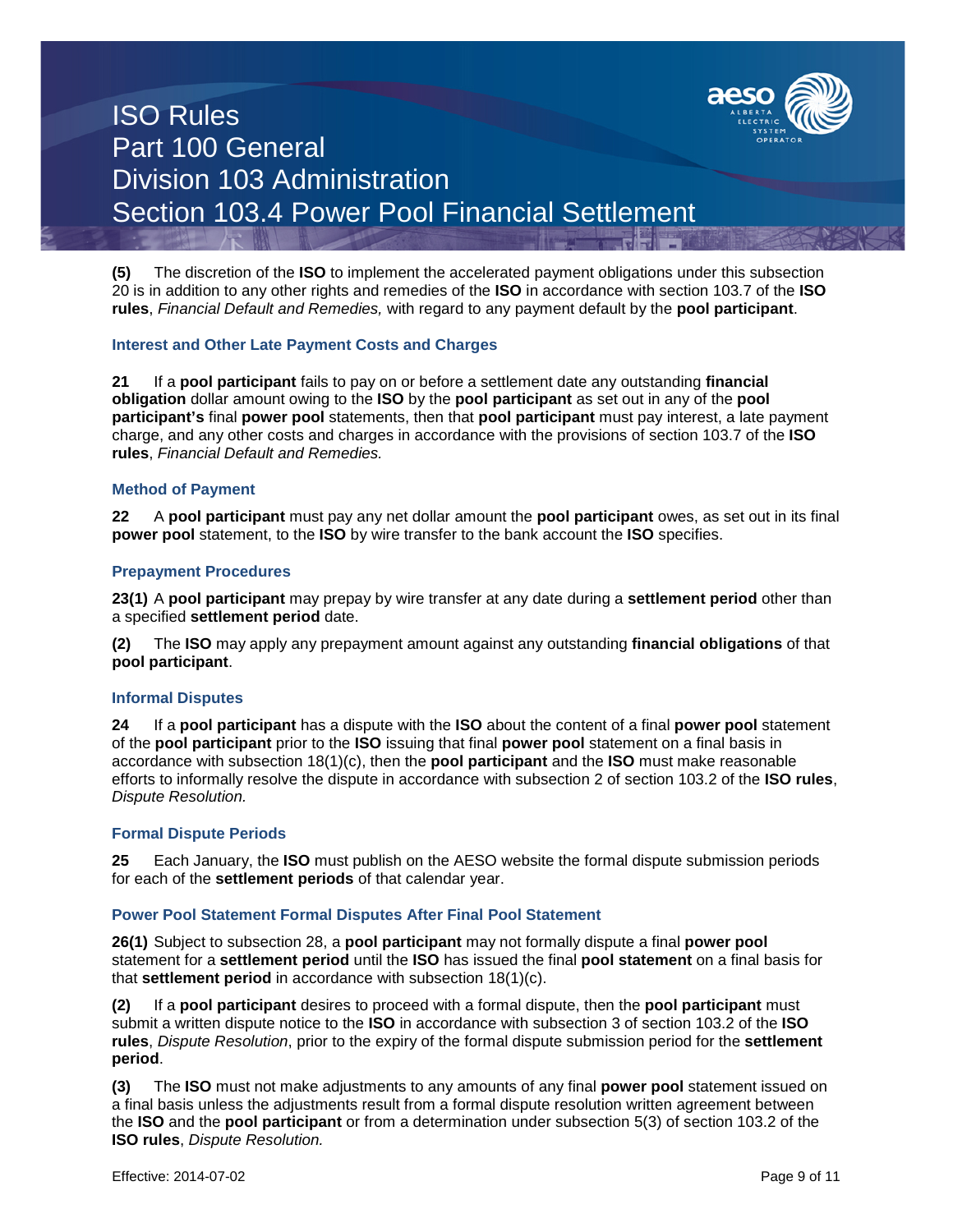

**(4)** If the terms of a formal dispute have been agreed to in principle between the **ISO** and the **pool participant**, then the **ISO** must deliver a written agreement to the **pool participant** detailing the dispute resolution terms, the subject **settlement period**, a summary of adjustments, and the requirement that the **pool participant** confirms and agrees to the formal dispute resolution by signing and returning the written agreement to the **ISO.**

**(5)** The **pool participant** must, no later than the close of business on the thirtieth (30<sup>th</sup>) **business day** from the receipt of the written agreement from the **ISO**, reply by signing and accepting the written agreement and once signed and accepted and redelivered to the **ISO**, the **pool participant** will not have further recourse under section 103.2 of the **ISO rules**, *Dispute Resolution* or any other legal or equitable remedy with respect to the formal dispute.

**(6)** If the **pool participant** fails to respond within the thirty (30) **business day** period, then the **pool participant** will be deemed to have accepted the written agreement and the **pool participant** will not have further recourse under section 103.2 of the **ISO rules**, *Dispute Resolution*, or any other legal or equitable remedy with respect to the formal dispute.

**(7)** If the **pool participant** rejects the written agreement by delivering a rejection notice to the **ISO** within the thirty (30) **business day** period, then the **pool participant** may seek to have the formal dispute resolved by a determination under subsection 5(3) of section 103.2 of the **ISO rules**, *Dispute Resolution*.

## **Power Pool Statement Adjustments for Resolved Disputes**

**27(1)** If an informal dispute is resolved under subsection 24, then the final **power pool** statement for that **settlement period** must include any resolved line item adjustments and the adjusted net amount payable by or to the **pool participant**.

**(2)** If a formal dispute is resolved under subsection 26, then next final **power pool** statement after the resolution must include any resolved line item adjustments and the adjusted net amount payable by or to the **pool participant**.

## **Settlement System Code Determination by ISO**

**28** If a **pool participant**, as a complainant under **Commission** *Rule 021, Settlement System Code Rules*, does not agree with a Determination referred to in subsection 5.3.4 of that rule*,* then the **pool participant** may give notice in writing to the **ISO** for an **ISO** determination and the provisions of section 103.2 of the **ISO rules**, *Dispute Resolution* will apply to that **ISO** determination.

### **ISO Recourse to Section 103.7** *Financial Default and Remedies*

**29** The failure of a **pool participant** to pay any dollar amount under this section 103.4 is deemed to be a **financial obligation** default event which will allow the **ISO** to have recourse to the rights and remedies of the **ISO** under section 103.7 of the **ISO rules**, *Financial Default and Remedies.*

| <b>Effective</b> | <b>Description</b>                                                                                                                                                                     |
|------------------|----------------------------------------------------------------------------------------------------------------------------------------------------------------------------------------|
| 2011-07-01       | Initial release                                                                                                                                                                        |
| 2013-01-08       | Previously defined terms have been un-defined, therefore words have been un-<br>bolded; "long lead time energy" has been replaced with "energy from a <b>long lead</b><br>time asset". |

### **Revision History**